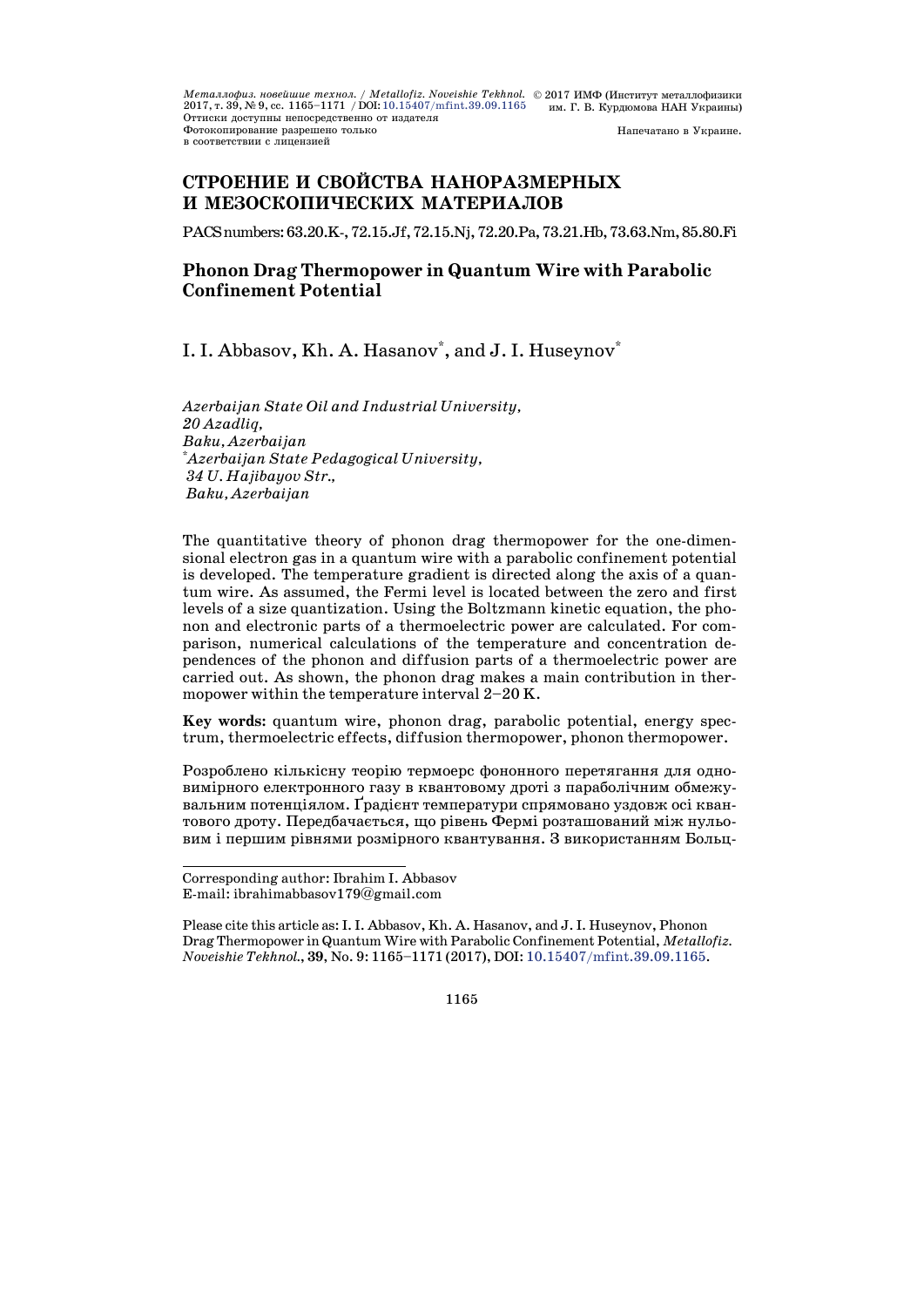маннового кінетичного рівняння обчислено фононну й електронну частини термоерс. Для порівняння було проведено чисельні розрахунки температурної та концентраційної залежностей фононної й дифузійної частин термоерс. Показано, що фононне перетягання дає основний внесок у термоерс в інтервалі температур 2–20 Ê.

**Ключові слова:** квантовий дріт, фононне перетягання, параболічний потенціял, енергетичний спектер, термоелектричні ефекти, термодинаміка дифузії, теплова енергія фононів.

Разработана количественная теория термоэдс фононного увлечения для одномерного электронного газа в квантовой проволоке с параболическим ограничивающим потенциалом. Градиент температуры направлен вдоль оси квантовой проволоки. Предполагается, что уровень Ферми расположен между нулевым и первым уровнями размерного квантования. С использованием кинетического уравнения Больцмана вычислены фононная и электронная части термоэдс. Для сравнения были проведены численные расчёты температурной и концентрационной зависимостей фононной и диффузионной частей термоэдс. Показано, что фононное увлечение вносит основной вклад в термоэдс в интервале температур  $2-20$  K.

**Ключевые слова:** квантовая проволока, фононное увлечение, параболический потенциал, энергетический спектр, термоэлектрические эффекты, термодинамика диффузии, тепловая энергия фононов.

*(Received August 5, 2017)*

### **1. INTRODUCTION**

In recent years, a significant number of papers were devoted to experimental and theoretical investigations of thermopower in low-dimensional systems have appeared  $[1-3]$ . The limited motion of electrons in such systems leads to the fact that the kinetic phenomena in them sharply differ from the electronic transport phenomena in bulk samples.

Quantum-size structures produced in recent decades have attracted attention also because of possibility of their using in thermoelements with high thermoelectric efficiency. Studies in this field have shown that it is possible to increase the thermoelectric efficiency two or three times by preparing thermoelectric structures with quantum wells [4].

In this paper, we discuss the temperature dependence of the thermoelectric power of a degenerate electron gas in a quantum wire with a parabolic confinement potential in the low-temperature range of  $1-20$ K, where the phonon drag effect plays an important role. Due to confinement, the energy spectrum and the wave function of the electron essentially change. A numerical calculation of the thermoelectric power is carried out for the quantum wire GaAs/Al<sub>x</sub>Ga<sub>1-*x*</sub>As with a parabolic well.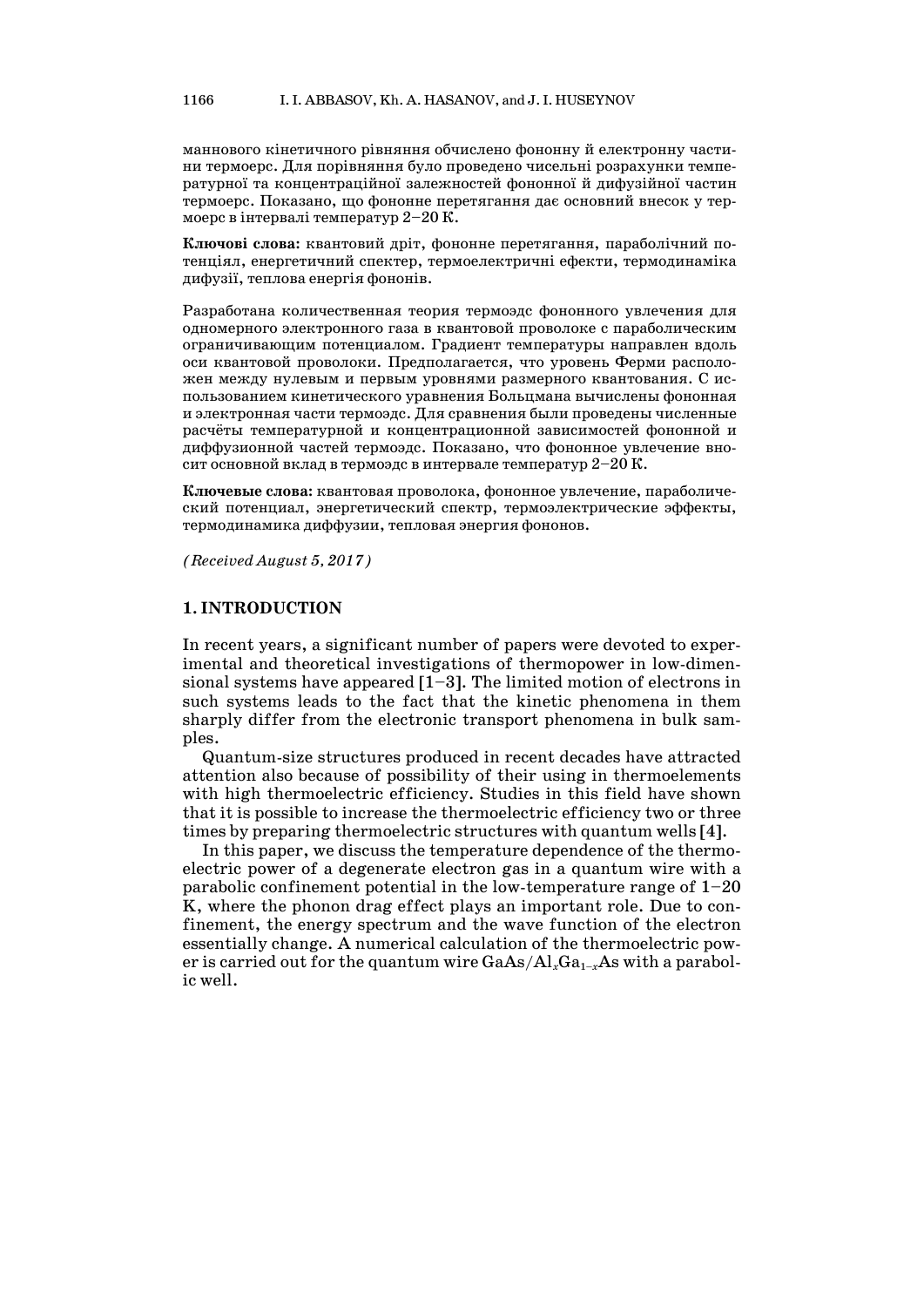### **2. THEORETICAL DETAILS**

To obtain an analytical expression for various physical quantities, it is advisable to use a specific model of a potential quantum well. For this purpose, a parabolic potential of the  $U(x) = m\omega_0^2 x^2/2$  form that restricts the motion of electrons in the direction of the *x*-axis, is often used, where *m* is the effective mass of the conduction electrons, and  $\omega_0$ is the parabolic potential parameter.

In a present work, the phonon drag thermopower for onedimensional degenerated electron gas in quantum wire (QW) with a parabolic confinement potential is calculated. Spectrum and wave functions of the system ground state under consideration are given in [5]:

$$
\varepsilon_{0,0,k} = \frac{\hbar^2 k^2}{2m} + \hbar \omega,
$$
\n(1)

$$
\Psi_{0,0,k} = \frac{1}{R\sqrt{\pi L}} \exp\biggl(-\frac{r^2}{2R^2} + ikz\biggr),\tag{2}
$$

where  $\omega$  is a parabolic potential parameter,  $R = \sqrt{\hbar/(m\omega)}$  is an oscillatory length, *L* is a QW length. It is supposed that the Fermi level ζ is localized between zero level and first one of dimensional quantization. Moreover, necessary condition for the existence of a strong degeneration is  $k_0 T \ll \zeta - \hbar \omega < \hbar \omega$ , where *T* is temperature,  $k_0$  is the Boltzmann constant. Earlier, the phonon drag thermopower for onedimensional electron gas was calculated in the framework of the rectangular confinement potential model [6]. There are both theoretical calculations [3, 7] and experimental results [8, 9] confirming the dominating contribution of phonon drag thermopower in the total thermopower for a two-dimensional electron gas.

#### **3. RESULTS**

Thermopower  $\alpha$  associated with a temperature gradient along the QW axis consists of diffusion  $\alpha_e$  and phonon  $\alpha_{ph}$  parts:  $\alpha = \alpha_e + \alpha_{ph} = \beta_e/\sigma + \beta_e$  $+\beta_{ph}/\sigma$  [10]. Here,  $\sigma$  is the specific conductivity of the QW along the wire axis:

$$
\sigma = \frac{n\,e^2\tau(k_F)}{m}.\tag{3}
$$

As evaluations show, at low temperatures, the dominating scattering mechanism for strongly degenerated electron gas is scattering on ionized impurities and scattering on a sample boundary for phonons.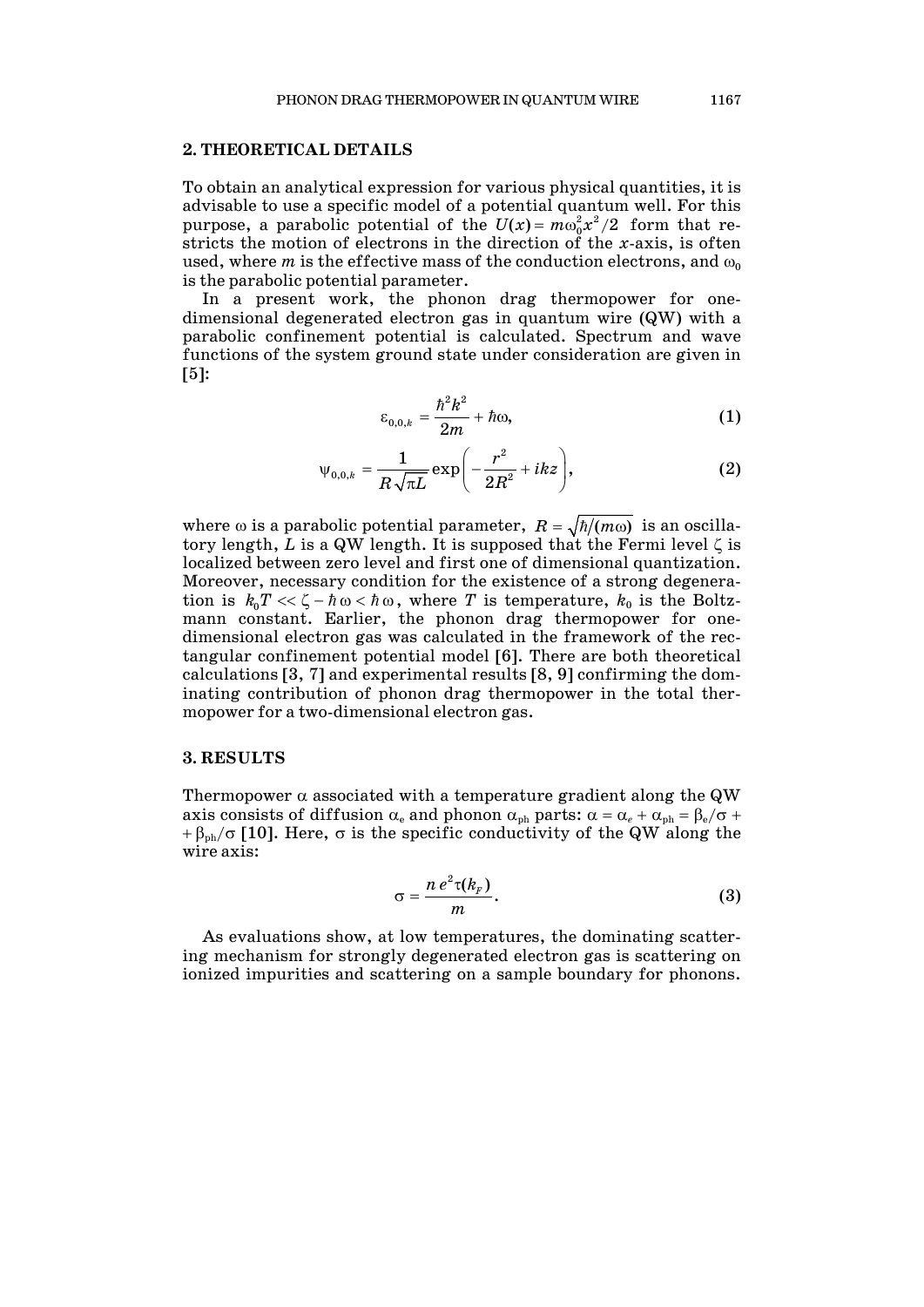The expression for the electron-momentum relaxation time has the form:

$$
\tau(k_F) = \frac{1}{N_I} \frac{\hbar^3 k_F}{2m} \left( \varepsilon(k_F) \right)^2 \left( \frac{Z e^2}{\chi} \exp\left( R^2 k_F^2 \right) \Gamma\left( 0, R^2 k_F^2 \right) \right)^{-2}; \tag{4}
$$

for phonons,  $\tau_{ph} = L/s$ , where *s* is the sound velocity in the wire.

The electron concentration *n* and the Fermi wave number  $k_F$  are related by the following expression:

$$
n=\frac{2}{\pi}k_F=\frac{2}{\pi\hbar}\sqrt{2\,m(\zeta-\hbar\,\omega)}\,,\qquad (5)
$$

$$
\varepsilon(k_{F})=1+\frac{2\,m\,e^{2}}{\pi\,\hbar^{2}k_{F}\chi}\exp(2R^{2}k_{F}^{2})\Gamma(0,2R^{2}k_{F}^{2}), \qquad (6)
$$

where  $\varepsilon (k_{F})$  is the dielectric function,  $\chi$  is the static dielectric constant,  $\Gamma(0, x)$  is the incomplete gamma function,

$$
\beta_e = -\frac{1}{e T} \frac{\pi^2}{3} (k_0 T)^2 \frac{\partial \sigma}{\partial \zeta},\tag{7}
$$

$$
\beta_{ph} = -\frac{k_0}{e} \sigma A_{ph}, \qquad (8)
$$

$$
A_{ph} = \frac{4 m^2 e^2 \beta^2 L s k_F}{\pi h \rho \left(k_0 T \varepsilon(k_F)\right)^2} \int_0^{\infty} (1 + a^2 (1 + x^2)) \exp(-2 R^2 k_F^2 x^2) \times \\ \times (\exp(b \sqrt{1 + x^2}) - \exp(-b \sqrt{1 + x^2}))^{-2} x dx,
$$
\n(9)

where the following notations are introduced:

$$
a = \frac{2 k_{F} E_{1}}{e \beta}, \ b = \frac{\hbar s k_{F}}{k_{0} T}.
$$
 (10)

Here.  $e$  is the elementary charge,  $E_1$  is the deformation-potential constant, and β is the parameter characterizing the piezo acoustic potential.

The contributions from electron interactions with acoustic phonons in the phonon drag thermopower are taken into account in [9] by means of the deformational potential *E*<sup>1</sup> and the piezo-acoustic one  $\beta = \sqrt{0.8 \, e_{14} / \chi}$  [11].

### **4. DISCUSSION**

Numerical calculations are performed for the GaAs/Al<sub>*x*</sub>Ga<sub>1−*x*</sub>As QW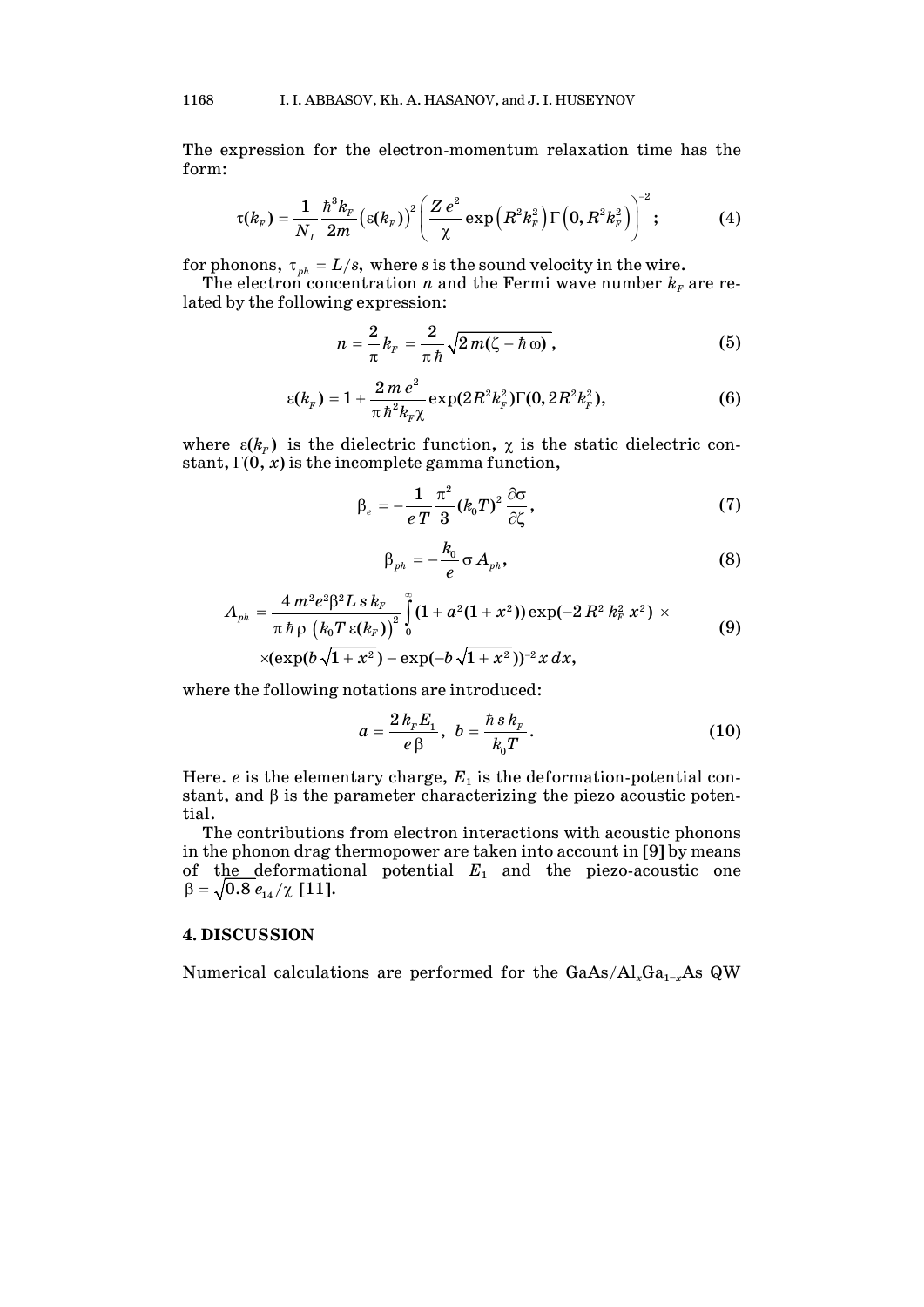

**Fig. 1.** Temperature dependences of the phonon drag thermopower (solid line) and the diffusion thermopower (dotted line).

with the following GaAs parameter values: mass of electrons  $m =$  $= 0.067 m_0$ , where  $m_0$  is the free-electron mass, the crystal mass density  $\rho$  =  $3.3{\cdot}10^4$  kg/m $^3,~s$  =  $5{\cdot}10^5$  m/s,  $E_1$  =  $7.4$  eV,  $e_{14}$  =  $0.16$  C/m $^3,~{\rm the~QW}$ length  $L = 3 \cdot 10^{-4}$  m, the linear density of electrons  $n = 1.6 \cdot 10^8$  m<sup>-1</sup>,  $\omega =$  $= 7.10^{13} s^{-1}.$ 

The calculated temperature dependence of the phonon drag thermopower (a solid line) is shown in Fig. 1. For comparison, the temperature-dependent thermopower diffusion component (a dotted line) is also given. The parabolic potential parameter for GaAs/Al<sub>*x*</sub>Ga<sub>1−*x*</sub> As is inversely proportional to the wire thickness  $\hbar \omega = 14.6 \text{ eV}/d(E)$  [12]. Our choice corresponds to thicknesses of about 100 Å.

The diffusion thermopower component value is larger than the phonon one in the temperature interval  $1-20$  K. The phonon drag strongly



**Fig. 2.** Concentration dependences of the phonon drag thermopower (solid line) and the diffusion thermopower (dotted line).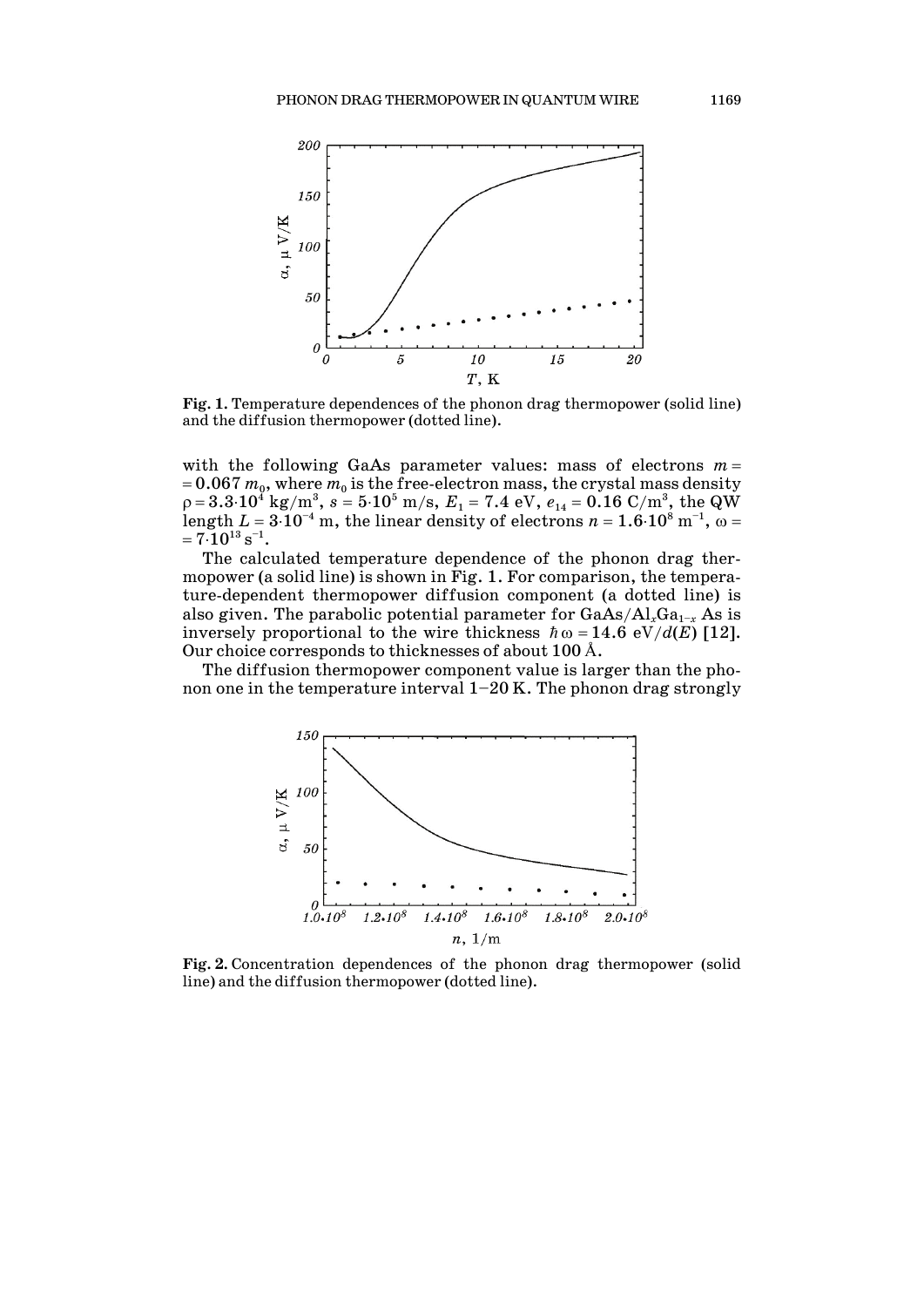grows with temperature increasing, exceeding the diffusion thermopower by one order.

The concentration dependences of the phonon drag thermopower (a solid line) and the diffusion thermopower (a dotted line) are shown in Fig. 2. The diffusion component of the thermopower is approximately inversely proportional to the concentration and phonon component is inversely proportional to the concentration squared.

Kubakaddi's expression for the phonon drag thermopower for the QW model with a rectangular potential [6] differs from our expression, but both qualitative results are similar.

#### **5. CONCLUSION**

The theoretical results obtained are applied to the analysis of a thermopower with phonon drag of a one-dimensional degenerate electron gas in a quantum wire with a parabolic confinement potential. For comparison, the temperature dependence of the diffusion component of the thermoelectric power is also given. Numerical calculations are given for the QW GaAs/Al<sub>x</sub>Ga<sub>1-*x*</sub>As. In the temperature range  $1-2$  K, the diffusion thermoelectric power exceeds the phonon one. With temperature increasing, the phonon thermoelectric power increases sharply, exceeding the diffusion one by an order of magnitude. The diffusion component of the thermoelectric power is approximately inversely proportional to the concentration, and the phonon component is inversely proportional to the concentration squared. In the temperature range 2–20 K, the main contribution to the thermoelectric power is given by the phonon drag.

### **REFERENCES**

- 1. M.-T. Rieder, T. Micklitz, A. Levchenko, and K. A. Matveev, *[Phys.](https://doi.org/10.1103/PhysRevB.90.165405) Rev. B*, **90**: [165405](https://doi.org/10.1103/PhysRevB.90.165405) (2014).
- 2. J. [Mao,](http://www.nature.com/articles/npjquantmats201628%23auth-1) Z. [Liu,](http://www.nature.com/articles/npjquantmats201628%23auth-2) and Z. Ren, *NPJ Quantum [Materials](https://doi.org/10.1038/npjquantmats.2016.28)*, **1**, Article number: 16028 [\(2016\).](https://doi.org/10.1038/npjquantmats.2016.28)
- 3. Kh. A. Hasanov, J. I. Huseynov, V. V. Dadashova, and F. F. Aliyev, *[Semiconductors](https://doi.org/10.1134/S106378261603009X)*, **50**, Iss. 3: 295 (2016).
- 4. L. D. Hicks and M. S. Dresselhaus, *Phys. Rev. B*, **47**: 12727 [\(1993\).](https://doi.org/10.1103/PhysRevB.47.12727)
- 5. V. M. Galitskiy, B. M. Karnakov, and V. I. Kogan, *Zadachi po Kvantovoy Mekhanike* [Problems in Quantum Mechanics] (Moscow: Nauka: 1992) (in Russian).
- 6. S. S. Kubakaddi and P. N. Butcher, *J. Phys.: [Condens.](https://doi.org/10.1088/0953-8984/1/25/006) Matter*, **1**: 3939 (1989).
- 7. S. K. Lyo, *Phys. Rev. B*, **38**: 6345 [\(1988\).](https://doi.org/10.1103/PhysRevB.38.6345)
- 8. R. Fletcher, J. C.Maan, and G. Weimann, *Phys. Rev. B*, **32**: 8477 [\(1985\).](https://doi.org/10.1103/PhysRevB.32.8477)
- 9. R. Fletcher, J. J. Harris, C. T.Foxon, M. Tsaousidou, and P. N. Butcher, *Phys. Rev. B*, **50**: 14991 [\(1994\).](https://doi.org/10.1103/PhysRevB.50.14991)
- 10. B. M. Askerov, *Electron Transport Phenomena in [Semiconductors](https://doi.org/10.1142/1926)* (Singapore: